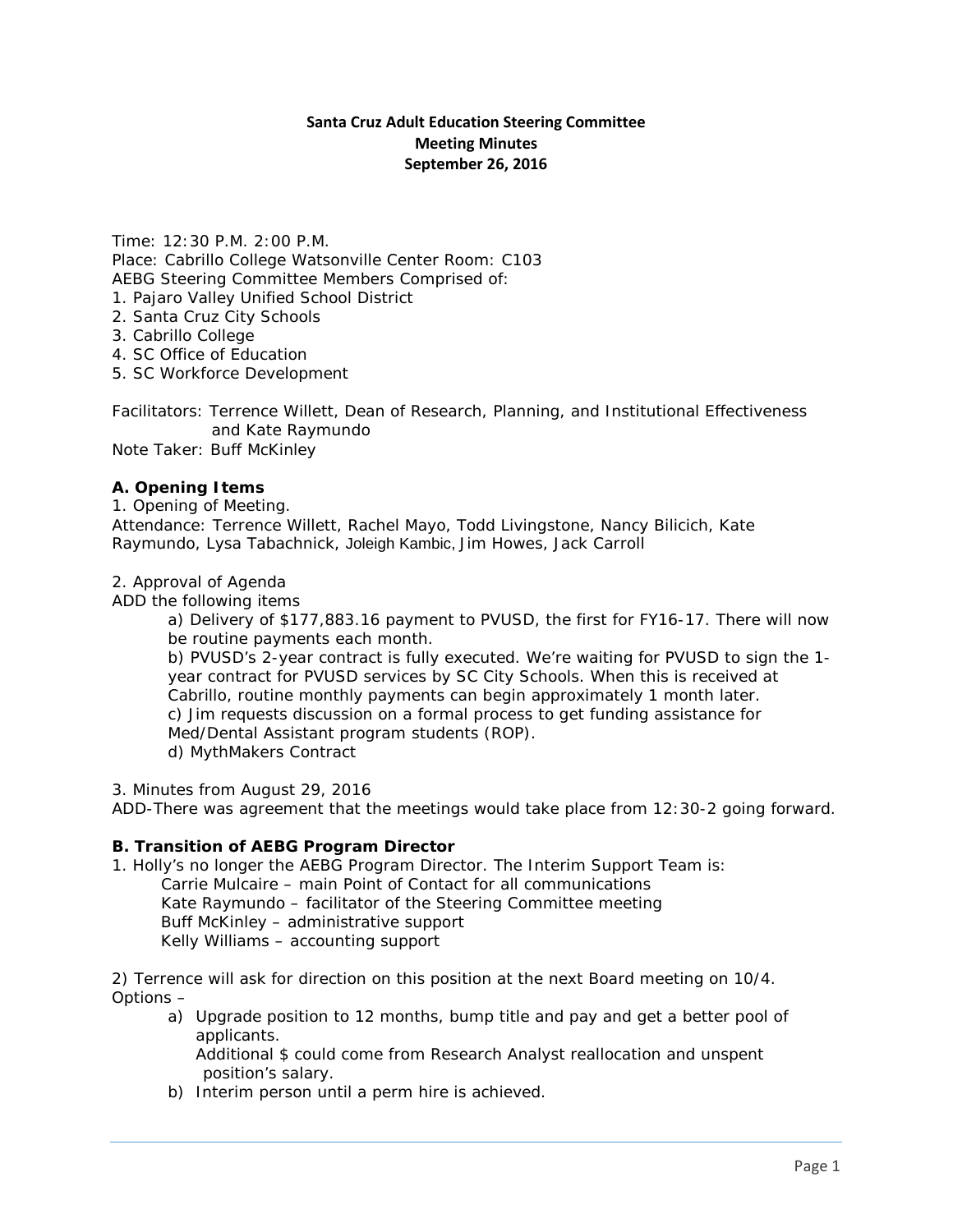- c) Consider this person to be from PVUSD (even though typically, the fiscal agent is the one who employs the position)
- d) The new hire needs a management background, with good organization and facilitation skills.
- e) K-12, College and previous involvement with implementing AEBG are desirable. CTE background would be a plus
- f) A local is preferable, who may already have relationships in the community and be familiar with our region's cost of living.
- g) Written work samples and presentation skills should be evaluated during the hiring process.
- h) The Committee requests that they be included in the interview process.

## **C. Data & Accountability Work Plan**

1. Update from Data & Accountability Workgroup for this one-time Funding of approximately \$130K.

| <b>Deliverables</b>   | Due Date                                                                     |
|-----------------------|------------------------------------------------------------------------------|
| Budget and Work Plans | December 20, 2016                                                            |
| Upload online Budgets | December 20, 2016 (due in the system by)                                     |
|                       | Final Expenditure & Progress Report*January 31, 2018 (system opens Jan. 1st) |
| Final Report          | February 17, 2018                                                            |

Budget revisions will be allowed prior to the final expenditure report. Revisions must be submitted by **December 20, 2017**. Since there is only one expenditure report and one progress report, only one budget revision may be submitted prior to the final report.

### Final Project Deliverables and Release of the 10% Withholding:

A Close-out Report will be due February 17, 2018 and will include a mandatory "Practice with Promise" submission focusing on a data and accountability objective. (Consortia may submit more than one "Practice with Promise").

The AEBG State office will release the final 10% withholding of funds upon receipt of the following:

- A Data and Accountability Project Work Plan
- The Final Expenditure & progress report
- The Close out report
- The "Practice with Promise" submission.

### Allowable Uses:

Expenditures for these funds must be aligned with the consortium's Data and Accountability submitted budget and work plan, as well as the online budget, expenditure and progress reports. Consortia Data and Accountability work plans must also align with their 3-year plan, and annual plans. For additional information and/or to determine allowability of specific purchases, Consortia should continue to refer to the AEBG Allowable Uses Guidance.

The State has asked for systems upgrade for WEOA reporting. We're awaiting further clarification in November. We have a basic idea of how to proceed and to allow for some prior discussion among board and steering committee before the December submission date of December 20. NB: There's also going to be a statewide research person.